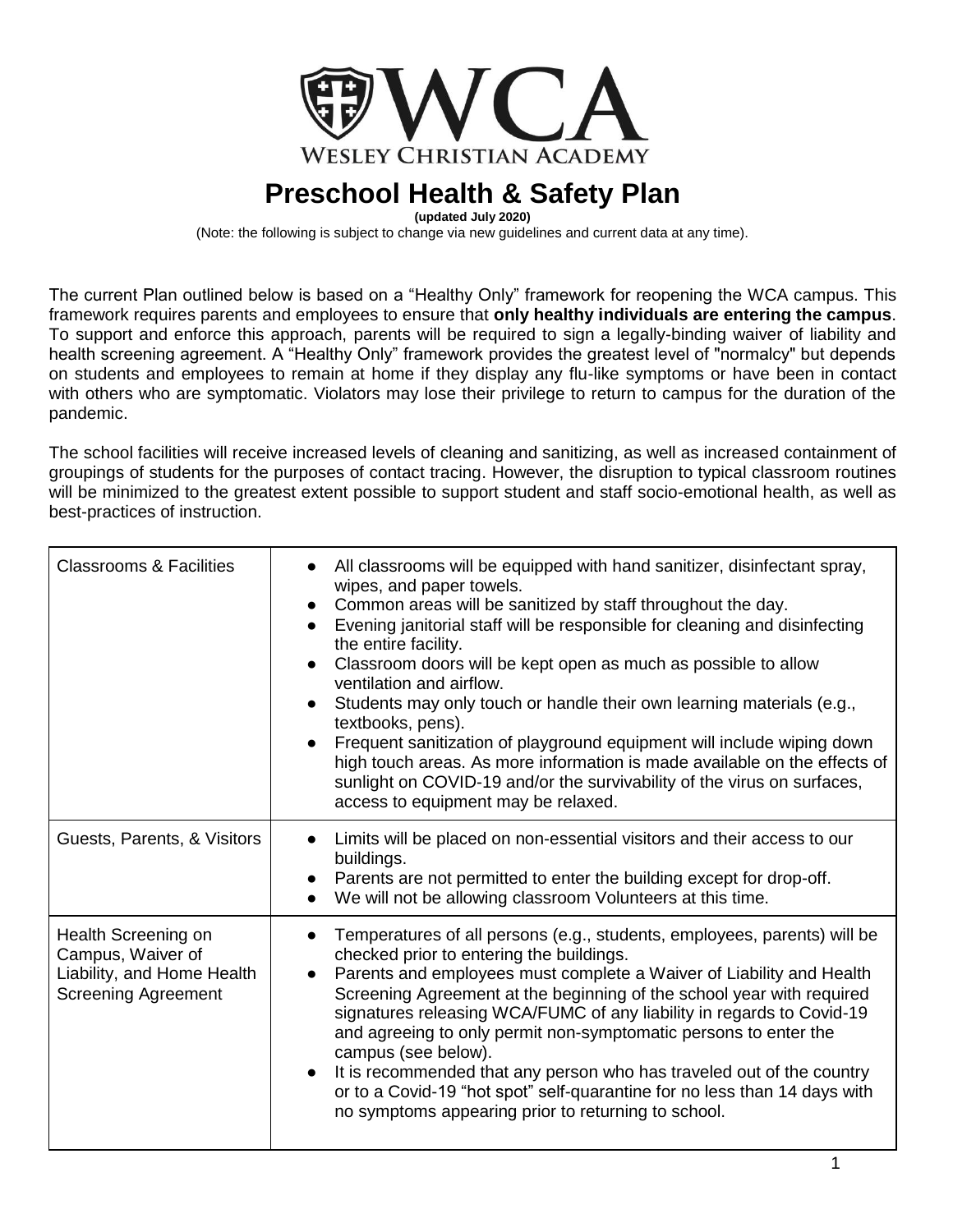

**(updated July 2020)**

(Note: the following is subject to change via new guidelines and current data at any time).

| Health Screening on<br>Campus, Waiver of<br>Liability, and Home Health<br>Screening Agreement,<br>Con't. | Any student that exhibits a fever of 100.4+ will be held in the isolated<br>sick room and parents will be notified to pick up their child immediately.<br>Any employee that exhibits a fever of 100.4+ will be directed to leave<br>$\bullet$<br>campus immediately.<br>If a student/staff presents any possible COVID-19 symptoms,<br>$\bullet$<br>administration will complete the assessment and notify parents/staff to<br>be sent home.<br>If a student//staff has a negative COVID-19 test, they can return to<br>school once there is no fever without the use of fever-reducing medicines<br>and they have felt well for 72 hours or provide a doctor's note.<br>In order for a student/staff who tested positive for COVID-19 to be<br>$\bullet$<br>allowed to return to campus they must be able to answer YES to the<br>following questions:<br>○ Has it been at least 10 days since the individual first had<br>symptoms?<br>Has it been at least 3 days since the individual had a fever<br>$\circ$<br>(without using fever-reducing medicine)?<br>Has it been at least 3 days since the individual's symptoms have<br>$\circ$<br>improved including cough and/or shortness of breath? |
|----------------------------------------------------------------------------------------------------------|-----------------------------------------------------------------------------------------------------------------------------------------------------------------------------------------------------------------------------------------------------------------------------------------------------------------------------------------------------------------------------------------------------------------------------------------------------------------------------------------------------------------------------------------------------------------------------------------------------------------------------------------------------------------------------------------------------------------------------------------------------------------------------------------------------------------------------------------------------------------------------------------------------------------------------------------------------------------------------------------------------------------------------------------------------------------------------------------------------------------------------------------------------------------------------------------------------|
| <b>Instructional Toggling</b>                                                                            | Closure:<br>If a case of Covid-19 appears on the campus of WCA, we will<br>$\bullet$<br>immediately notify the Health Department for guidance regarding<br>campus closures or specific classes needing to quarantine.<br>Protocols and practices are in place to ensure a high level of<br>engagement to support home-based learning if the need arises.<br>Software:<br>In order to ensure a smooth transition in case the school may need to<br>$\bullet$<br>shift from campus-based to home-based instruction, all teachers will be<br>proficient in the use of the following online tools:<br><b>Parent Square Communication App- This communication system will</b><br>$\bullet$<br>host all communication between parents and staff.<br>Zoom- This platform will allow teachers to interact with student during<br>closures.                                                                                                                                                                                                                                                                                                                                                                  |
| Lost and Found                                                                                           | This year, it will be very important for all school items, including jackets<br>and other items of clothing, to be labeled with the first and last name of<br>the student.<br>All lost items will be secured in the office where the items will be<br>sanitized and held for only one week.<br>After one week, items will be donated to a local charity.                                                                                                                                                                                                                                                                                                                                                                                                                                                                                                                                                                                                                                                                                                                                                                                                                                            |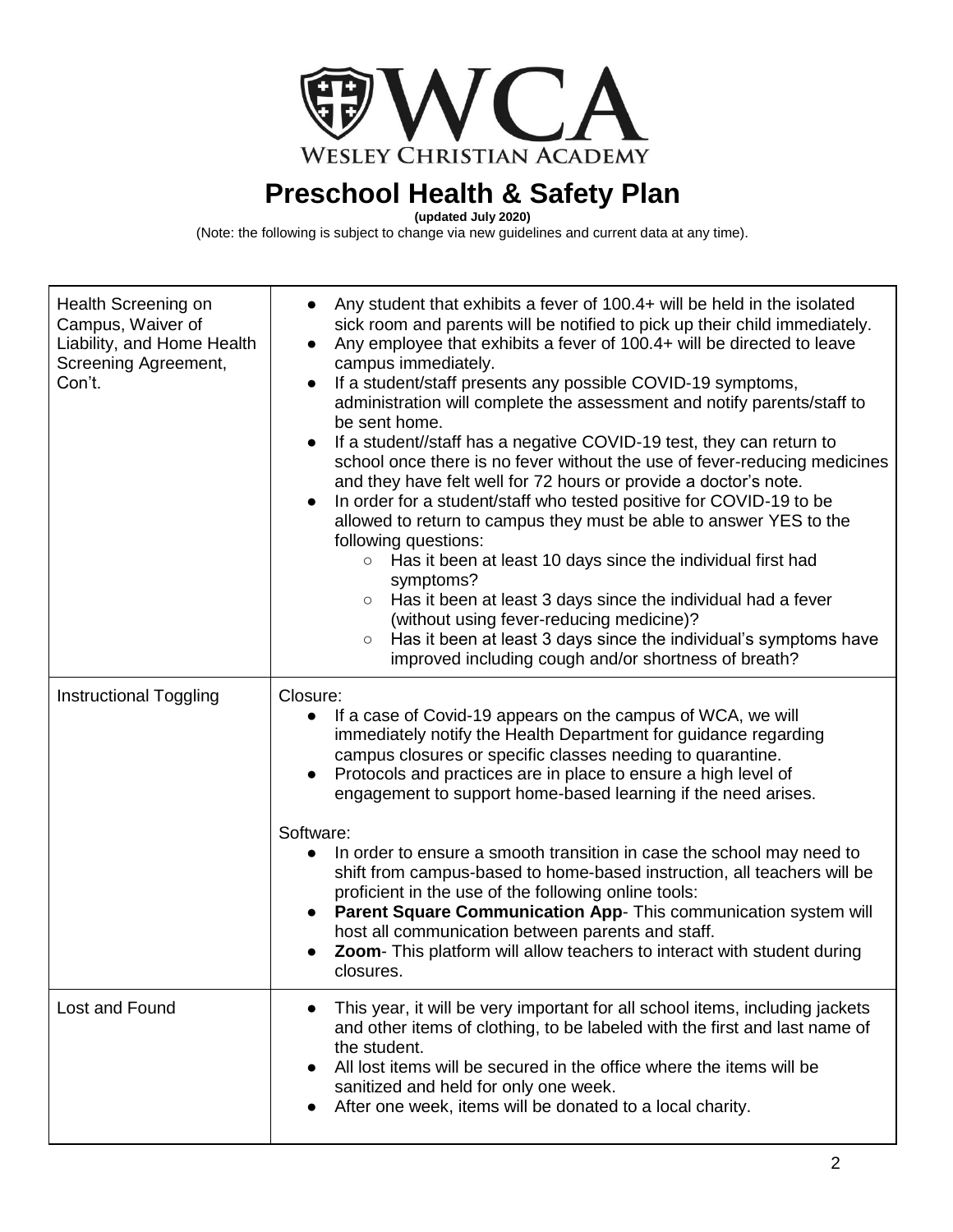

**(updated July 2020)**

(Note: the following is subject to change via new guidelines and current data at any time).

| <b>Masks</b>                                 | The wearing of masks or face shields by students and staff will be<br>optional.<br>We acknowledge the benefits of utilizing masks and face shields to<br>prevent the spread of disease, and any family/student is welcomed to<br>maximize this safety precaution if they desire to do so. Requiring them at<br>all times, however, would limit the social-emotional impact of being<br>physically at school.<br>• The beginning of the school year will include education for our students<br>on socially appropriate conversation starters about masks.<br>Our desire is to be an environment where all can truly be part of this<br>community, embraced through the love of Christ, regardless of outer<br>appearance.                                                                                                                                                                                                                                             |
|----------------------------------------------|----------------------------------------------------------------------------------------------------------------------------------------------------------------------------------------------------------------------------------------------------------------------------------------------------------------------------------------------------------------------------------------------------------------------------------------------------------------------------------------------------------------------------------------------------------------------------------------------------------------------------------------------------------------------------------------------------------------------------------------------------------------------------------------------------------------------------------------------------------------------------------------------------------------------------------------------------------------------|
| Personal Items                               | All personal items brought to the school by a student or employee must<br>be disinfected daily prior to being introduced to the campus.<br>No personal items may be shared (e.g., backpacks, clothing).<br>$\bullet$<br>Learning materials may be shared only once disinfected<br>All personal items must be labeled (backpacks, lunch boxes, water<br>$\bullet$<br>bottles, etc)<br>Students MAY NOT bring hand sanitizer to school. It will be provided by<br>the teacher when needed.                                                                                                                                                                                                                                                                                                                                                                                                                                                                             |
| Physical Distancing &<br>Minimizing Exposure | Drop Off / Dismissal<br>One parent/family member will be permitted into the building for drop off.<br>A MASK MUST BE WORN TO ENTER.<br>2 year olds will enter in doorway nearest to playground.<br>$\circ$<br>$\circ$ 3 year olds will enter in our MAIN doorway.<br>VPK will enter from the side doors facing the Hancock building.<br>A map will be provided at parent orientation.<br>Clear plexiglass dividers have been installed at the welcome desks in the<br>administrative offices.<br>Check Out:<br>Parents will call the school to notify if their child needs to check out early<br>for appointments, etc. A staff member will meet you at the door to<br>release the child.<br>Classroom:<br>Upon entering the classroom students will wash/sanitize their hands.<br>$\bullet$<br>Students will be instructed not to share items with their classmates.<br>Recess:<br>Playground equipment will be regularly cleaned and sanitized between<br>classes. |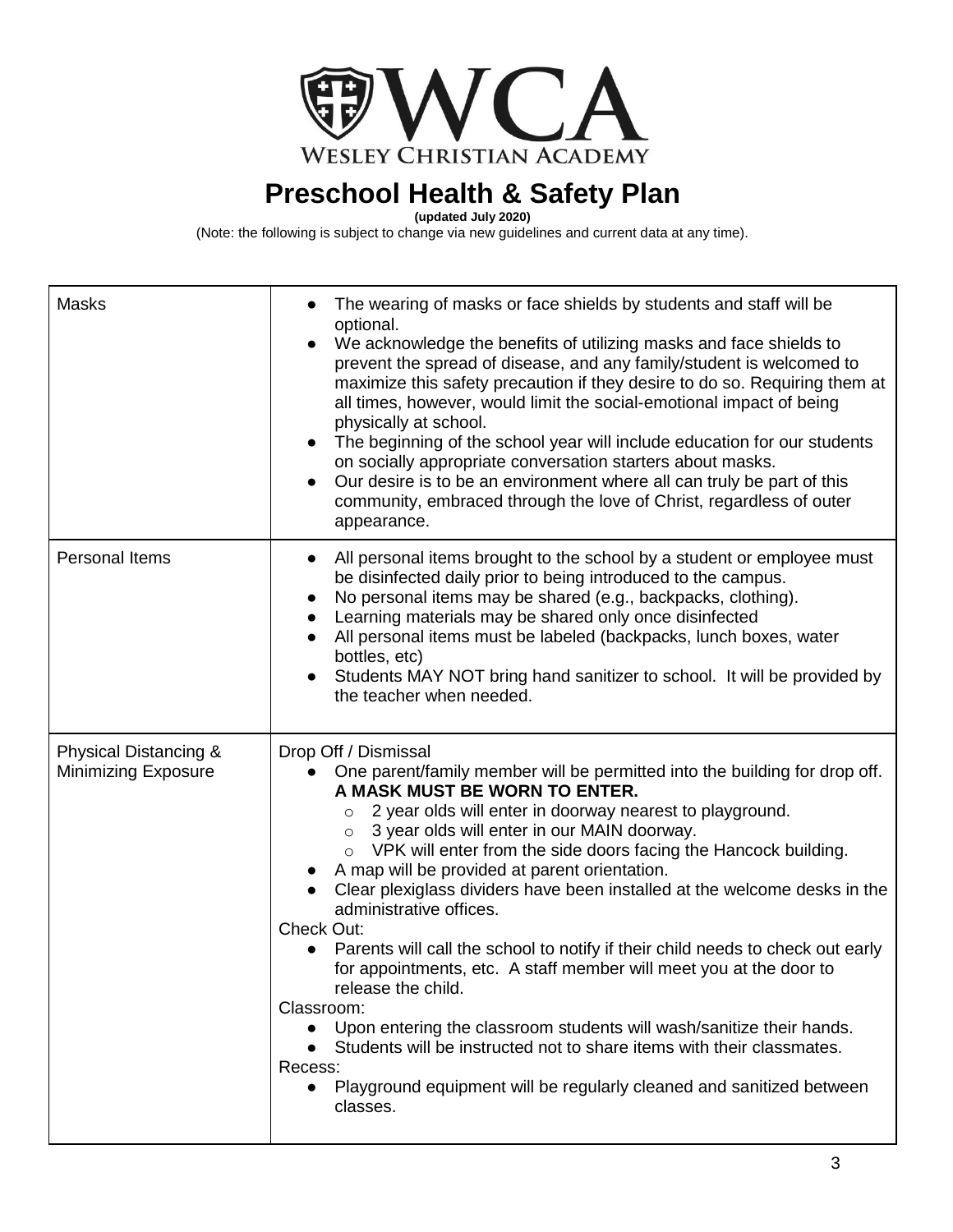

**(updated July 2020)**

(Note: the following is subject to change via new guidelines and current data at any time).

| Physical Distancing &<br>Minimizing Exposure,<br>Con't. | <b>Facilities:</b><br>• Reminders will be displayed throughout the school (classrooms,<br>hallways, bathrooms, welcome center, administrative offices) for<br>students and staff:<br>Stay 6' apart when possible<br>$\circ$<br>Proper and frequent handwashing<br>$\circ$<br>How to stop the spread of germs<br>• Fire drills, weather drills, and lockdown drills will be modified to maintain<br>proper physical distancing to the greatest extent possible.<br>Chapel services will continue to be held every week in the Sanctuary<br>with physical distancing in place.<br>Chapel seating will be sanitized between each chapel group. |
|---------------------------------------------------------|---------------------------------------------------------------------------------------------------------------------------------------------------------------------------------------------------------------------------------------------------------------------------------------------------------------------------------------------------------------------------------------------------------------------------------------------------------------------------------------------------------------------------------------------------------------------------------------------------------------------------------------------|
| Water                                                   | Water fountains will not be operational. (We are exploring the possibility<br>of converting our fountains into bottle-filling stations).<br>Students will bring their own water bottles labeled with their first and last<br>name.<br>• If a student does not bring a water bottle, a disposable water bottle will<br>be provided and the student's account will be charged accordingly.                                                                                                                                                                                                                                                    |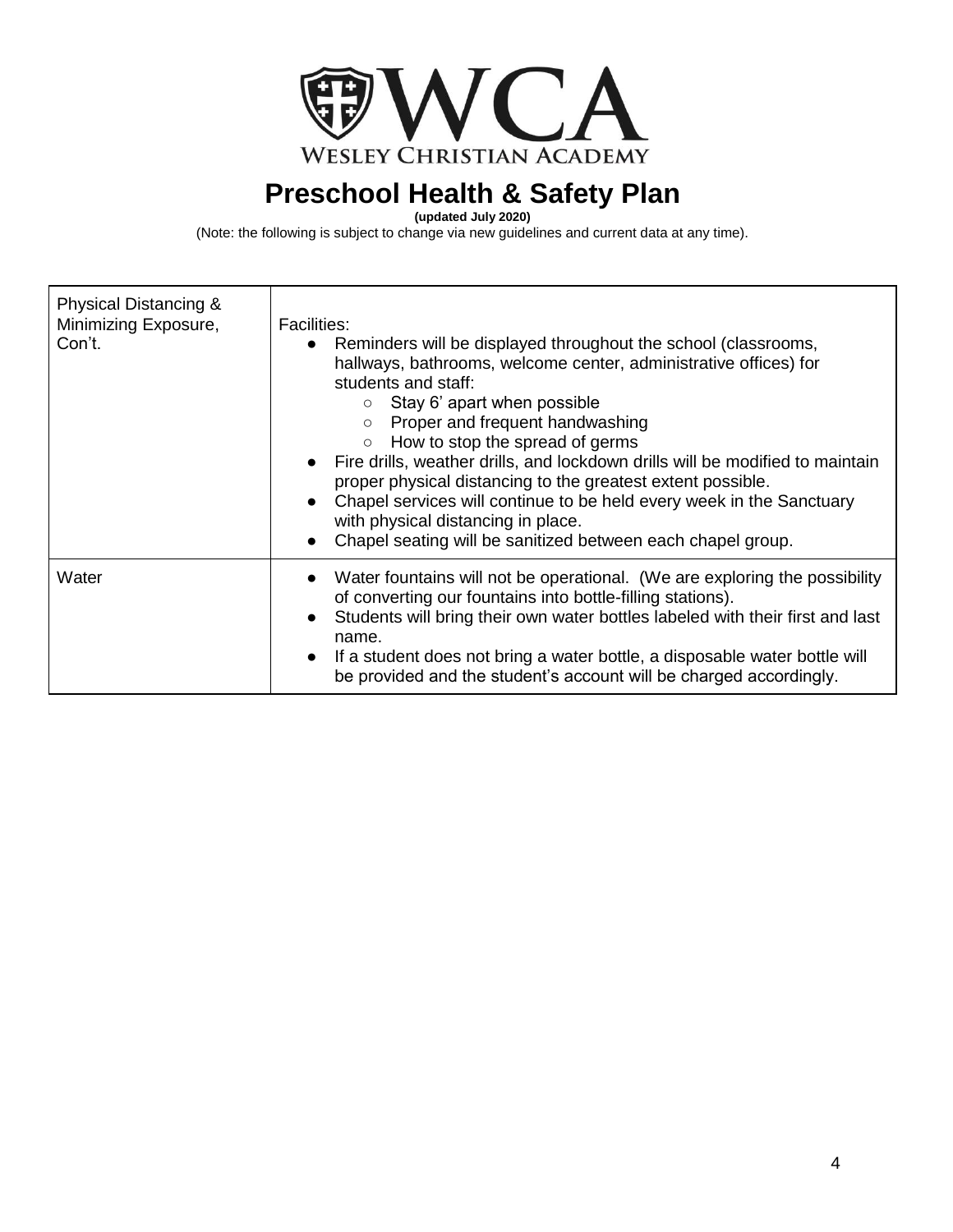

**(updated July 2020)**

(Note: the following is subject to change via new guidelines and current data at any time).

#### **\*WAIVER OF LIABILITY AND HEALTH SCREENING AGREEMENT**

Wesley Christian Academy and The First United Methodist Church of Clermont (WCA/FUMC) is hereby providing notice to me that it intends to reopen its school program on Monday, August 24, 2020. I/we understand that WCA/FUMC cannot protect my child/student and/or me from risks, which may be encountered as a result of my child attending the school and/or participating in any school-sponsored program. I/we realize there are natural, mechanical, and environmental conditions and hazards which independently or in combination with any activities engaged in while participating in this program may result in the exposure to certain risks including exposure to coronavirus (COVID-19), or other biological agents, virus or similar bacteriological agent, and the risk of being quarantined, or illness that may result in medical care, hospitalization or death.

I hereby state that I, on behalf of my child/student and myself, am an adult, over the age of 18, and legally competent to sign this form. I understand these inherent risks and dangers involved with participation in the school providing their services and acknowledge the existence of risks which are not obvious or predictable, and hereby intend this release to extend to injury or loss which results from both obvious or predictable risks, as well as risks that are unpredictable and not obvious and to extend to myself and my child/student, as applicable.

I hereby agree not to enter the campus of WCA/FUMC nor permit my child/student to enter the campus of WCA/FUMC if I/they have exhibited or been in contact with another person who has exhibited any of the symptoms currently listed by the Center for Disease Control and Prevention within the previous 14 days.

In consideration of myself and my child/student, I/we, and any legal representatives, heirs and assigns, hereby release, waive, and discharge Wesley Christian Academy, its officers, directors, employees, agents, and representatives from all liability for any loss or damage, and any claim or damages resulting therefrom, on account of any injury, illness or exposure to and/or contracting the coronavirus (COVID-19) or other biological agents, virus or similar bacteriological agent by me or my child/student attendance at and participation in the preschool, elementary, and/or afterschool program, including any medical expenses. Injury and/or death.

I agree to indemnify Wesley Christian Academy and The First United Methodist Church of Clermont, its officers, directors, employees, agents, and representatives from any loss, liability, damage, or cost that may be incurred due to my child/student participation in the aforementioned program, whether caused by the negligence of WCA/FUMC or otherwise. I fully understand, on my behalf, and behalf of my child/student the risks associated with the aforementioned participation and assume any risk associated therewith.